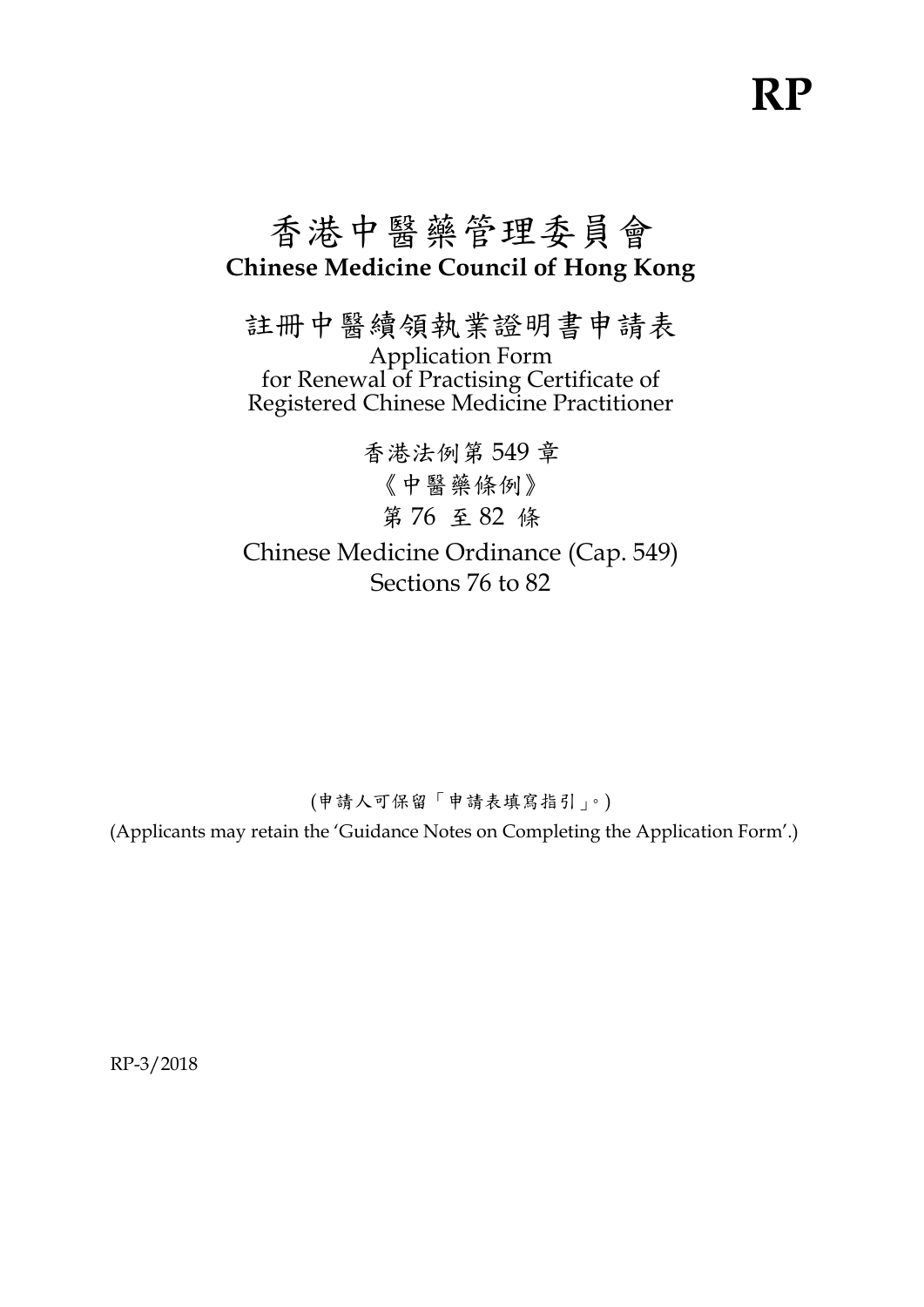# 註冊中醫續領執業證明書申請表填寫指引

填寫申請表前,必須先閱讀以下指引。 申請人可保留申請表填寫指引。

#### 重要事項

- 1. 遞交申請表的期限:申請人須在其持有的執業證明書有效期屆滿前遞交申請。《中醫藥條例》 規定只有持有有效執業證明書的註冊中醫,才可在香港作中醫執業。執業註冊中醫如在執業 證明書有效期屆滿後六個月仍未續領執業證明書,香港中醫藥管理委員會中醫組可將其姓名 從註冊名冊內刪除。
- 2. 遞交申請表方法:申請人可將填妥的申請表、繳付申請費用的支票和有關資料及文件,郵寄 至香港中醫藥管理委員會(管委會)秘書處,或於辦公時間內前往管委會秘書處遞交。為免郵 誤,申請人可以掛號郵件投遞申請。 管委會秘書處地址及辦公時間如下: 地址: 香港灣仔皇后大道東 213 號胡忠大廈 22 樓 2201 室 辦公時間: 星期一至五上午九時至下午五時三十分;

星期六,星期日及公眾假期休息。

3. 申請人在遞交申請表時,須附有填寫了申請費用港幣 1,330 元的劃線支票或銀行本票。支票 或銀行本票抬頭須寫上"香港特別行政區政府"或"The Government of the Hong Kong Special Administrative Region" 或 "The Government of the HKSAR", 述在背面寫上申 請人的姓名及註冊編號;申請費用亦可以採用繳費靈透過音頻電話或互聯網繳付1。請勿以 現金繳交費用。申請一經處理,所繳交的申請費用概不發還。

Χ

#### 一般事項

 $\overline{a}$ 

- 4. 請用黑色原子筆或墨水筆填寫表格。
- 5. 申請人須填妥申請表各部分。請以中文及英文正楷填寫申請表格的甲部,及以中文或英文正 楷填寫申請表格的乙部和丙部。
- 6. 申請人如未能提供所需的所有資料,或所填寫的資料不足,申請將不會受理。
- 7. 申請人應保留一份填妥的申請表副本,以備參考。
- 8. 遞交申請表後,如欲更改或查詢個人資料,請與香港中醫藥管理委員會秘書處聯絡(電話號 碼: 2121 1888)。
- 9. 如申請表空位不敷填寫,請另頁填寫,並在申請表有關部分註明。申請人須在附頁上清楚寫 上姓名、註冊編號及簽署,然後將附頁釘附在申請表內。

<sup>1</sup>申請人須攜同銀行提款卡或有提款功能的信用卡,前往繳費靈終端機開立繳費靈戶口。在登記帳戶後(致電 18013 或瀏覽 ppshk.com), 便可以透過電話 (致電 18033) 或互聯網 (ppshk.com) 繳付執業證明書申請費用。 中醫藥管理委員會的商戶編號是"9708",而繳付執業證明書申請費用的帳戶編號為申請人 6 位數字的註冊編 號 (例:註冊編號為 00XXXX 的申請人的帳戶編號為 00XXXX),申請人亦可致電秘書處查詢(電話: 2121 1888)。 如需查詢繳費靈其他資料,請瀏覽 ppshk.com 或致電 24 小時 PPS 錄音熱線 90000222328。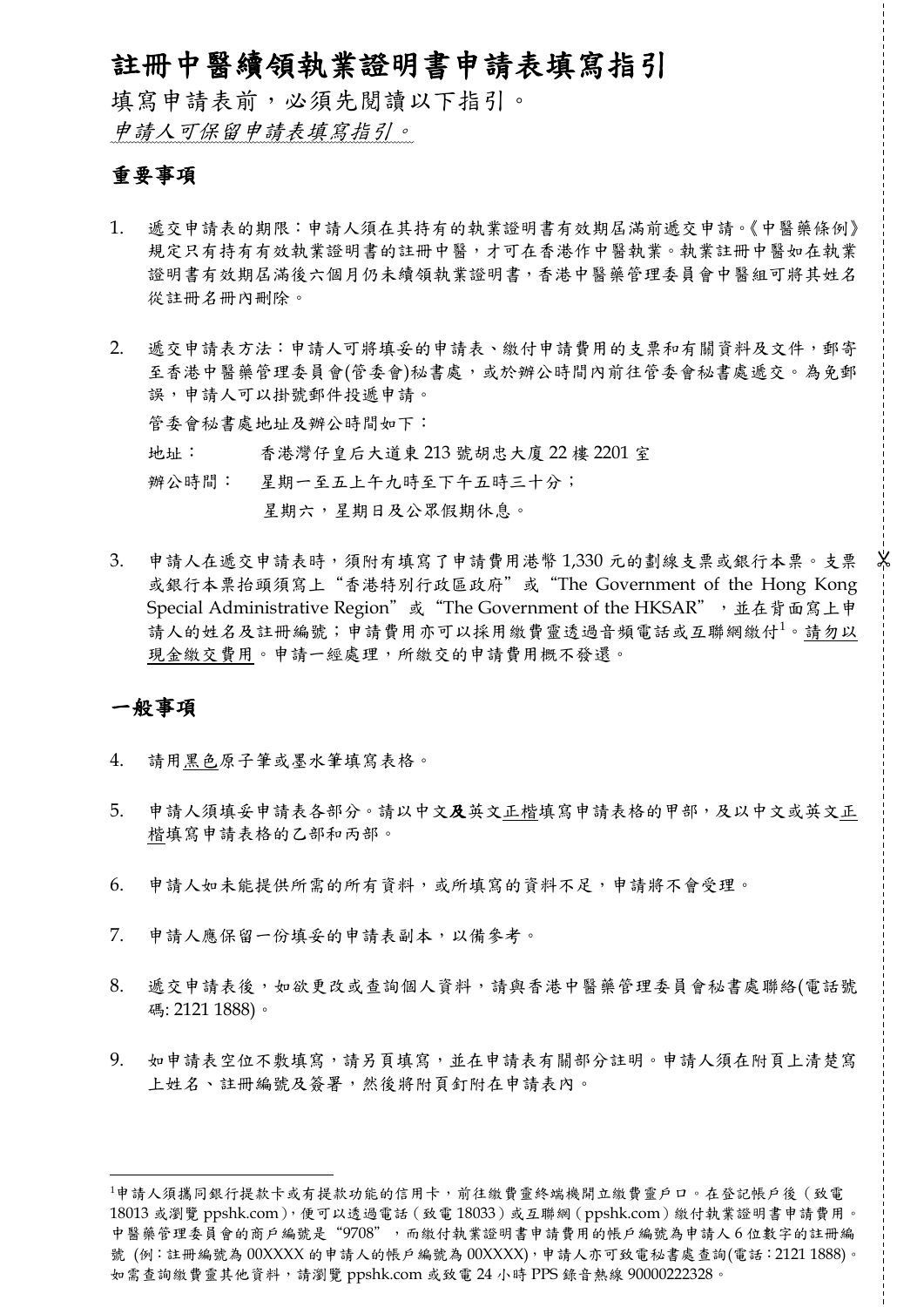#### 填寫各項目指引

#### 姓名

10. 請依照香港身份證上的中英文姓名填寫。 例如: 陳 大文 C H A N T A I M A N (中文姓名) 姓氏 名字 (英文姓名) Surname Other name(s)

#### 香港身份證/其他身份證明文件號碼

11. 請填上香港身份證號碼 (包括括號( )內的號碼),例如:A123456(7)、註冊編號及目前持有的 執業證明書有效期屆滿日期。沒有香港身份證的申請人,請填上其他身份證明,例如護照/ 旅行證件號碼及有關的簽發機關名稱,並夾附有關證明的副本。

#### 進修中醫藥學資料

- 12. 請根據中醫組發出的進修通知信,填上申請人的個人進修周期開始和結束日期及進修分數要 求。例如:
	- 由 2 8 | 0 2 | 2 0 0 5 五 2 8 | 1 1 | 2 0 0 5 ; 進 修 分 數 要 求:15 分 日 月 年 日 月 年
- 13. 請填上申請人所屬的「行政機構」名稱和編號。如有疑問,申請人可向其「行政機構」查詢。
- 14. 如申請人已符合中醫組訂定的進修要求,即在其進修周期內已取得中醫組指定的進修分數, 請在適當方格內加上"√"號,並隨申請表附上由其所屬「行政機構」發出的《符合進修要求 證明書》副本。
- 15. 如申請人未能符合中醫組訂定的進修要求,即在其進修周期內未能取得中醫組指定的進修分 數,請在適當方格內加上"√"號,並述明未能符合進修要求的原因及隨申請表附上相關證明 文件副本(如有的話)。

#### 聲明

X

- 16. 申請人必須簽署每一頁聲明及在適當位置填上日期。
- 17. 申請人不能向中醫註冊主任、任何香港中醫藥管理委員會、其組及小組的成員或管委會秘書 處任何職員提供任何利益,以獲得續領執業證明書。
- 18. 中醫註冊主任、香港中醫藥管理委員會或其授權人士將按其認為合適的方式核實此申請表所 提供的資料。

#### 罪行及專業上失當行為

19. 申請人須聲明自從他已獲註冊成為註冊中醫以來,或自從他的執業證明書上次獲續期以來, 他是否曾有可處監禁罪行或專業上失當行為。如申請人是首次申請續領執業證明書,請刪去 "自本人的執業明證明書上次獲續期",否則請刪去"自本人獲註冊成為註冊中醫"。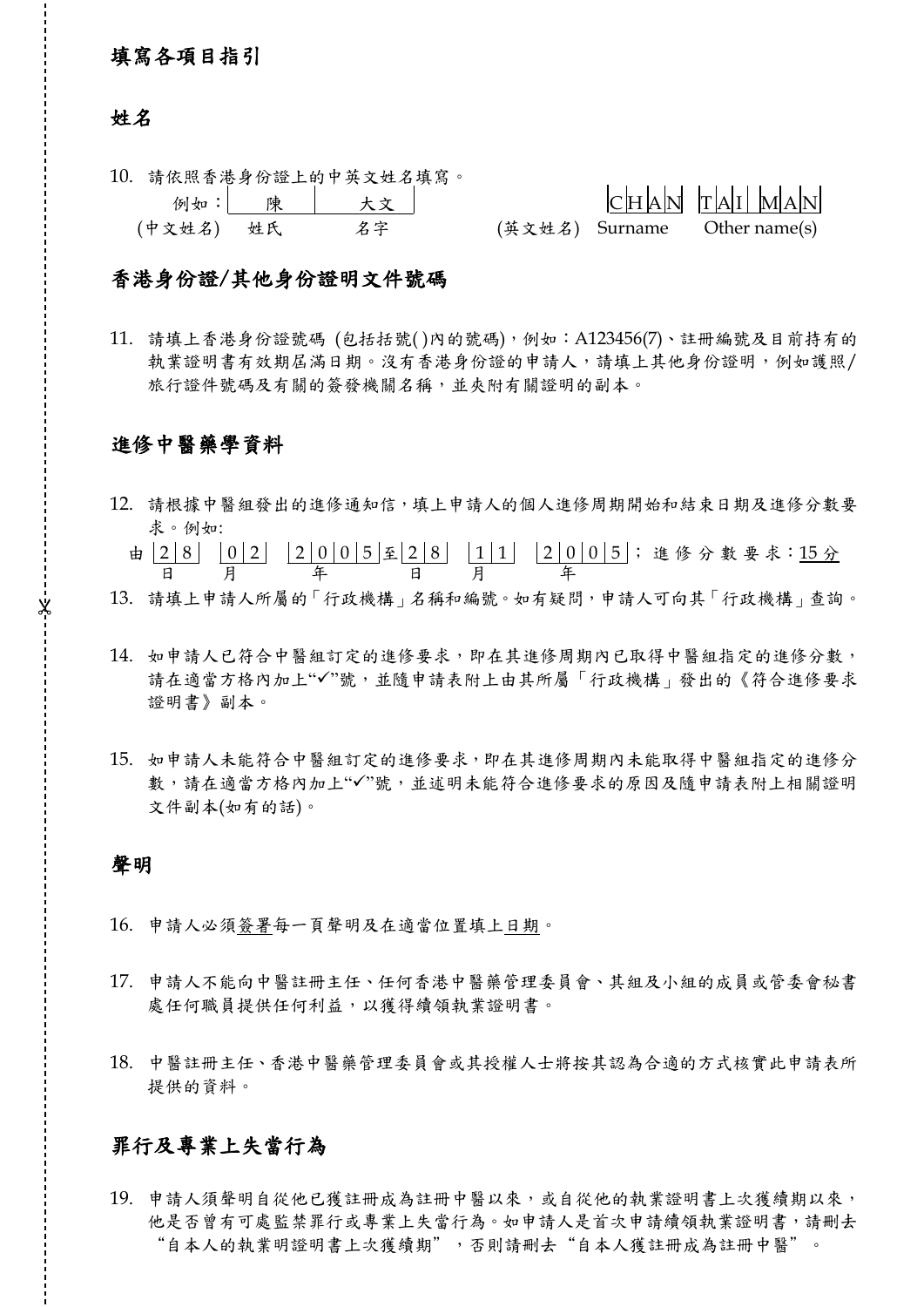- 20. 如申請人曾在香港或其他地方被裁定犯有任何可處監禁的罪行(即當時有關罪行的刑罰可達 被處監禁),無論申請人是否被判監禁或曾服刑,均須作出申報。請列明有關罪行的案件編 號、發生日期、地點、性質及判刑。
- 21. 申請人曾經被裁定有專業上失當行為指曾經被香港中醫藥管理委員會中醫組、其他專業組織 或香港以外地方的專業組織裁定犯有專業上失當行為。
- 22. 如申請人曾在香港或其他地方被裁定有專業上的失當行為,須提供有關專業組織就有關失當 行為發出的文件。

#### 個人資料的用途

23. 申請人向中醫組提交的個人資料將會用作執行《中醫藥條例》的條款。

#### 個人資料的轉介

24. 申請人所提供的個人資料,主要供香港中醫藥管理委員會內部使用,但亦可能因以上第 23 段所列目的,向其他政府部門、中介機構或行政管理機構披露。公眾人士可在憲報上及香港 中醫藥管理委員會互聯網網頁內刊登的註冊名單,查閱註冊中醫的個人資料,包括其姓名及 地址等。除此之外,其他個人資料只會在有關註冊中醫本人同意,或在《個人資料(私隱)條 例》所容許下,才會向其他人士披露。

Х

#### 個人資料的修改

25. 根據《個人資料(私隱)條例》第18條及22條及其附表1第6原則所述,註冊中醫有權查閱 及修正個人資料,但查閱資料時,可能要繳交費用。註冊中醫的個人資料如有任何更改,須 儘快向秘書處作出書面通知: 地址:香港灣仔皇后大道東 213 號胡忠大廈 22 樓 2201 室香港中醫藥管理委員會秘書處收

#### 申請人近照

26. 請在申請表貼上一幀 40 毫米 x 50 毫米(約 1½ 英吋 x 2 英吋)大小的申請人近照(在提交申請前 6 個月內拍攝的照片)。

#### 申請表的認收

27. 香港中醫藥管理委員會秘書處在收到申請表後會發出認收函。如申請人在遞交申請表後十四天 仍未收到認收函,應致電香港中醫藥管理委員會秘書處查詢(電話:2121 1888)。為確保認收函 可準確地寄交申請人,請申請人在認收函上(丁部)清楚寫上姓名和地址。只有獲秘書處認收的申 請,才會獲得處理。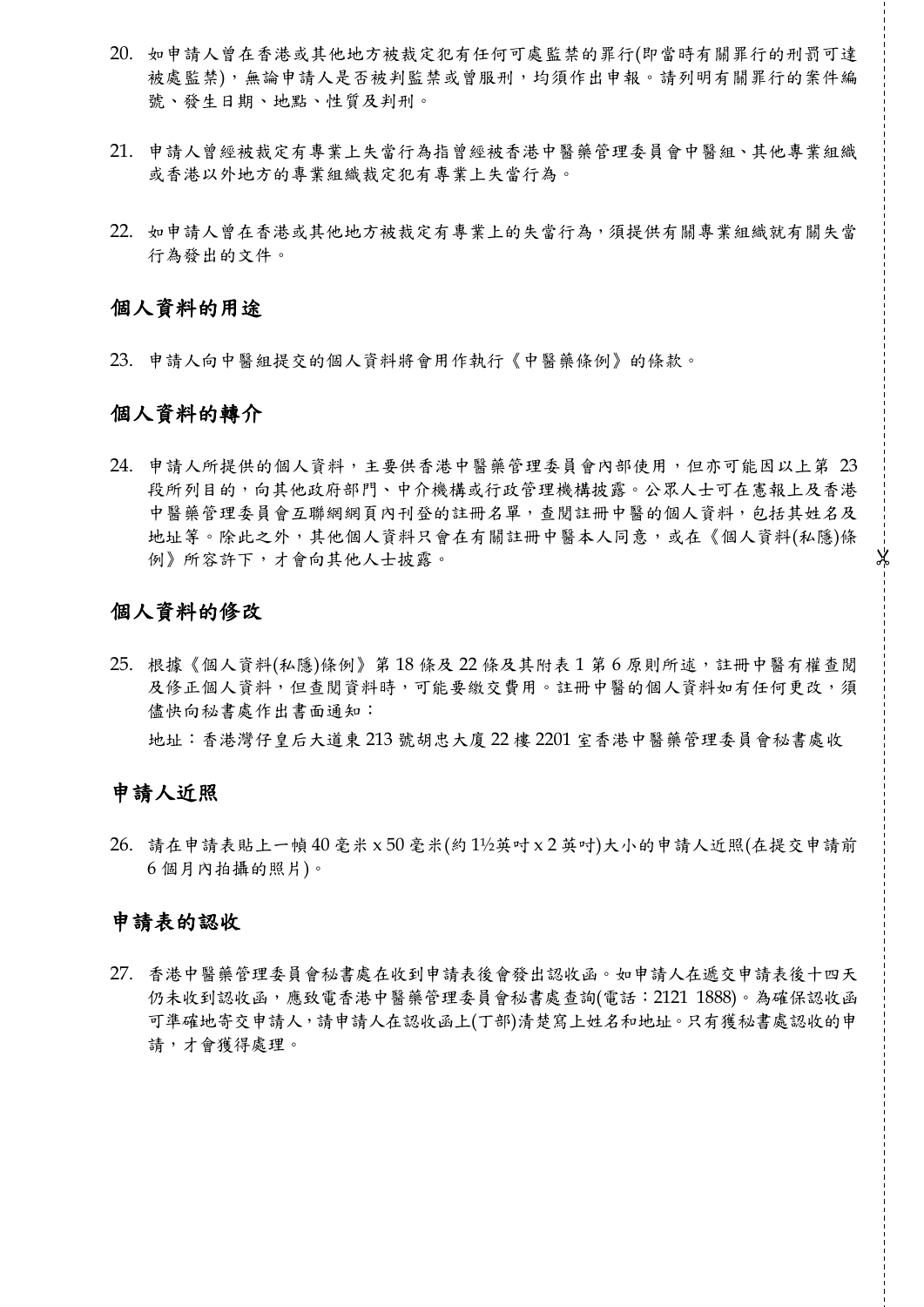申請編號 **RP** Application No.

### 致**:** 中醫註冊主任 **To: Registrar of Chinese Medicine Practitioners**

# 香港中醫藥管理委員會

**Chinese Medicine Council of Hong Kong**

# 註冊中醫續領執業證明書申請表

**Application Form for Renewal of Practising Certificate of Registered Chinese Medicine Practitioner** 

# 香港法例第 **549** 章 《中醫藥條例》

第 **76** 條至 **82** 條

## **Chinese Medicine Ordinance (Chapter 549)**

**Sections 76 to 82**

申請人在填寫申請表時,可根據各項目左邊方格內的數字,參考申請表指引內的有關段落。 Applicants may refer to the relevant paragraphs of the guidance notes as indicated in the boxes to the left of each item.

|    | 甲部<br>Section A                                          | 申請人個人資料<br>Personal Particulars of Applicant            | (只供內部填寫<br>official use only) |
|----|----------------------------------------------------------|---------------------------------------------------------|-------------------------------|
| 10 | 中文姓名 (Name in Chinese)                                   |                                                         |                               |
|    | 姓氏                                                       | 名字                                                      |                               |
|    | Name in English (英文姓名)                                   |                                                         |                               |
|    | Surname                                                  | Other name(s)                                           |                               |
| 11 | 香港身份證 / 其他身份證明文件號碼 #                                     | Hong Kong Identity Card / Other Identity Document No. # |                               |
|    |                                                          |                                                         |                               |
|    | 身份證明文件的簽發機關 *<br>Issuing Authority of Identity Document* |                                                         |                               |
|    | 註冊編號<br>Registration No.                                 |                                                         |                               |
|    | 目前持有的執業證明書有效期屆滿日期                                        | Expiry Date of the Current Practising Certificate       |                               |
|    | 月 Month<br>$\boxminus$ Day                               | 年 Year                                                  |                               |
|    | (# 將不適用者刪去)                                              |                                                         |                               |

2 円 泊 刑 石丿 ( # Delete as inappropriate)

(\* 只適用於沒有香港身份證的申請人)

(\* Only applicable to applicants who do not hold Hong Kong Identity Card)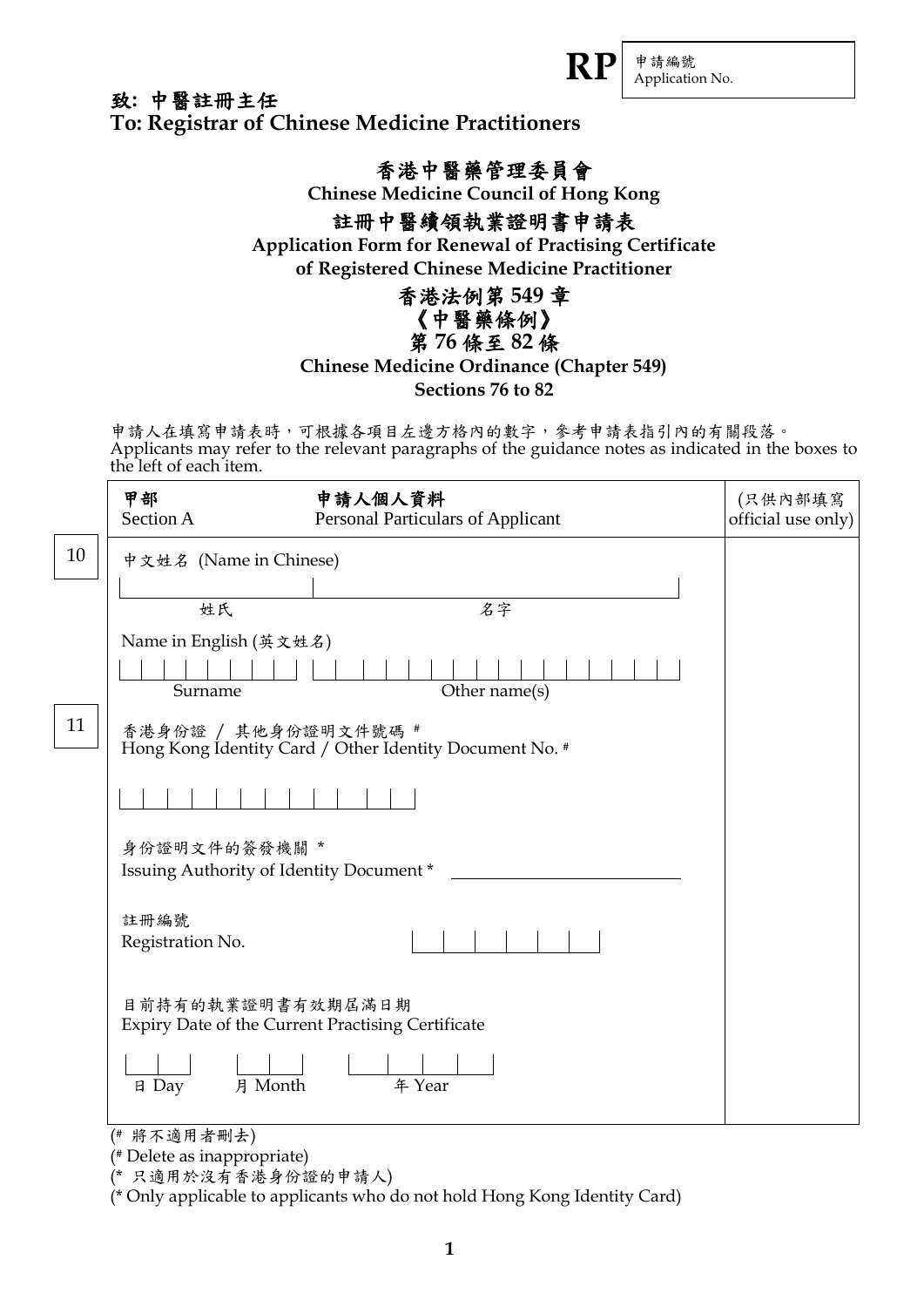|       | 乙部<br><b>Section B</b> | 申請人的進修中醫藥學資料<br>Information on Continuing Education in Chinese<br>Medicine (CME) of the Applicant                                                                        | (只供內部填寫<br>official use only) |
|-------|------------------------|--------------------------------------------------------------------------------------------------------------------------------------------------------------------------|-------------------------------|
| 12    | 進修周期<br>CME cycle      | 由<br>日 Day 月 Month<br>年 Year<br>From                                                                                                                                     |                               |
|       |                        | 至<br>月 Month<br>年 Year<br>To<br>$\overline{H}$ Day                                                                                                                       |                               |
| 13    | 進修分數要求                 | CME points required:                                                                                                                                                     |                               |
|       |                        | 所屬「行政機構」(CME Administrator):                                                                                                                                             |                               |
|       |                        |                                                                                                                                                                          |                               |
|       |                        | 編號(Code): _______________                                                                                                                                                |                               |
| 14-15 | 本人*                    | ■ 已符合中醫組根據《中醫藥條例》第82條訂定的進修中醫藥學規定。                                                                                                                                        |                               |
|       | $I^*$ ,                | have complied with the CME requirements determined by the<br>Practitioners Board under section 82 of the Chinese Medicine<br>Ordinance.                                  |                               |
|       |                        | (請提交所屬「行政機構」發出的《符合進修要求證明書》副本。)<br>(Please attach a copy of the certificate of fulfillment of CME<br>requirements issued by your CME Administrator.)                      |                               |
|       |                        | 未能符合中醫組根據《中醫藥條例》第82條訂定的進修中醫藥學規<br>定。                                                                                                                                     |                               |
|       |                        | have NOT complied with the CME requirements determined by<br>the Practitioners Board under Section 82 of the Chinese Medicine<br>Ordinance.                              |                               |
|       |                        | 如未能符合進修要求,請述明原因及提交相關文件:<br>If you have not complied with the CME requirements, please state the reason(s)<br>below and provide relevant supporting document(s) (if any): |                               |
|       |                        |                                                                                                                                                                          |                               |
|       |                        |                                                                                                                                                                          |                               |
|       |                        |                                                                                                                                                                          |                               |
|       |                        |                                                                                                                                                                          |                               |

(\* 請在適當的方格內劃上√號)

(\* Please put a  $\checkmark$  in the appropriate box)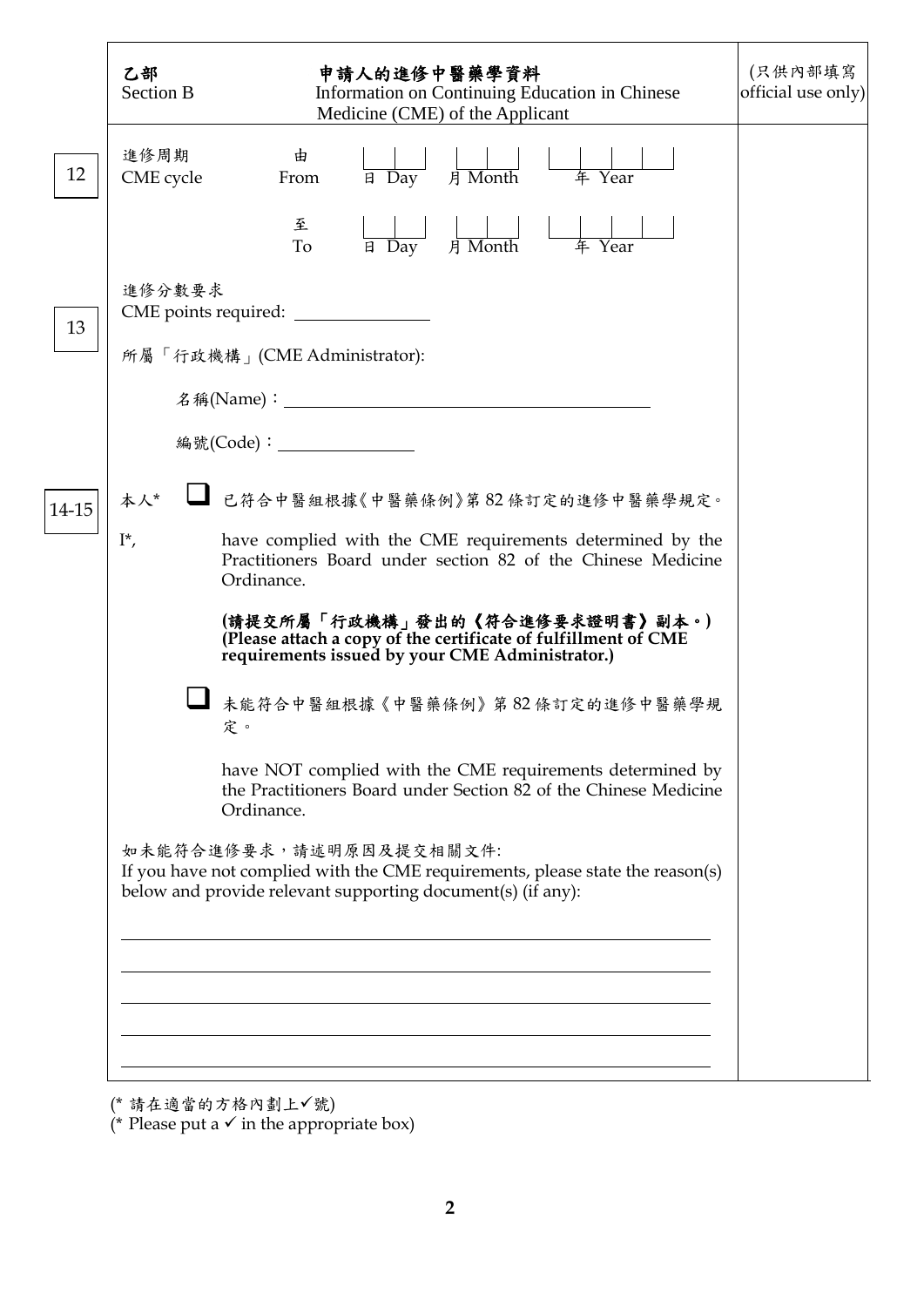| 本人現根據《中醫藥條例》第76(2)條,向中醫註冊主任呈交此申請<br>I hereby submit this application for renewal of my practising certificate<br>to the Registrar of Chinese Medicine Practitioners in accordance with<br>本人謹此聲明,就本人所知及所信,此申請表所提供的資料皆屬真<br>I hereby declare that all the foregoing information in this application is<br>FULL, COMPLETE and TRUE to the best of my knowledge and belief. |
|--------------------------------------------------------------------------------------------------------------------------------------------------------------------------------------------------------------------------------------------------------------------------------------------------------------------------------------------------------------------------|
|                                                                                                                                                                                                                                                                                                                                                                          |
|                                                                                                                                                                                                                                                                                                                                                                          |
|                                                                                                                                                                                                                                                                                                                                                                          |
|                                                                                                                                                                                                                                                                                                                                                                          |
|                                                                                                                                                                                                                                                                                                                                                                          |
| 本人授權中醫註冊主任、香港中醫藥管理委員會中醫組及其授權人<br>士按其認為合適的方式核實此申請表所提供的資料及向有關組織或                                                                                                                                                                                                                                                                                                           |
| I hereby authorize the Registrar of Chinese Medicine Practitioners, the<br>Chinese Medicine Practitioners Board of the Chinese Medicine Council<br>and their authorized person(s) to verify the foregoing information in<br>any manner as it deems fit and obtain relevant information from                                                                              |
| 本人明白不能向中醫註冊主任、任何香港中醫藥管理委員會,其組<br>及小組的成員或管委會秘書處任何職員提供利益,以獲得續領執業                                                                                                                                                                                                                                                                                                           |
| I understand that I must not offer any advantage to the Registrar of<br>Chinese Medicine Practitioners, any member of the Chinese Medicine<br>Council and its boards and committees, or any staff of the Secretariat of<br>the Council in order to obtain the renewal of my practising certificate.                                                                      |
|                                                                                                                                                                                                                                                                                                                                                                          |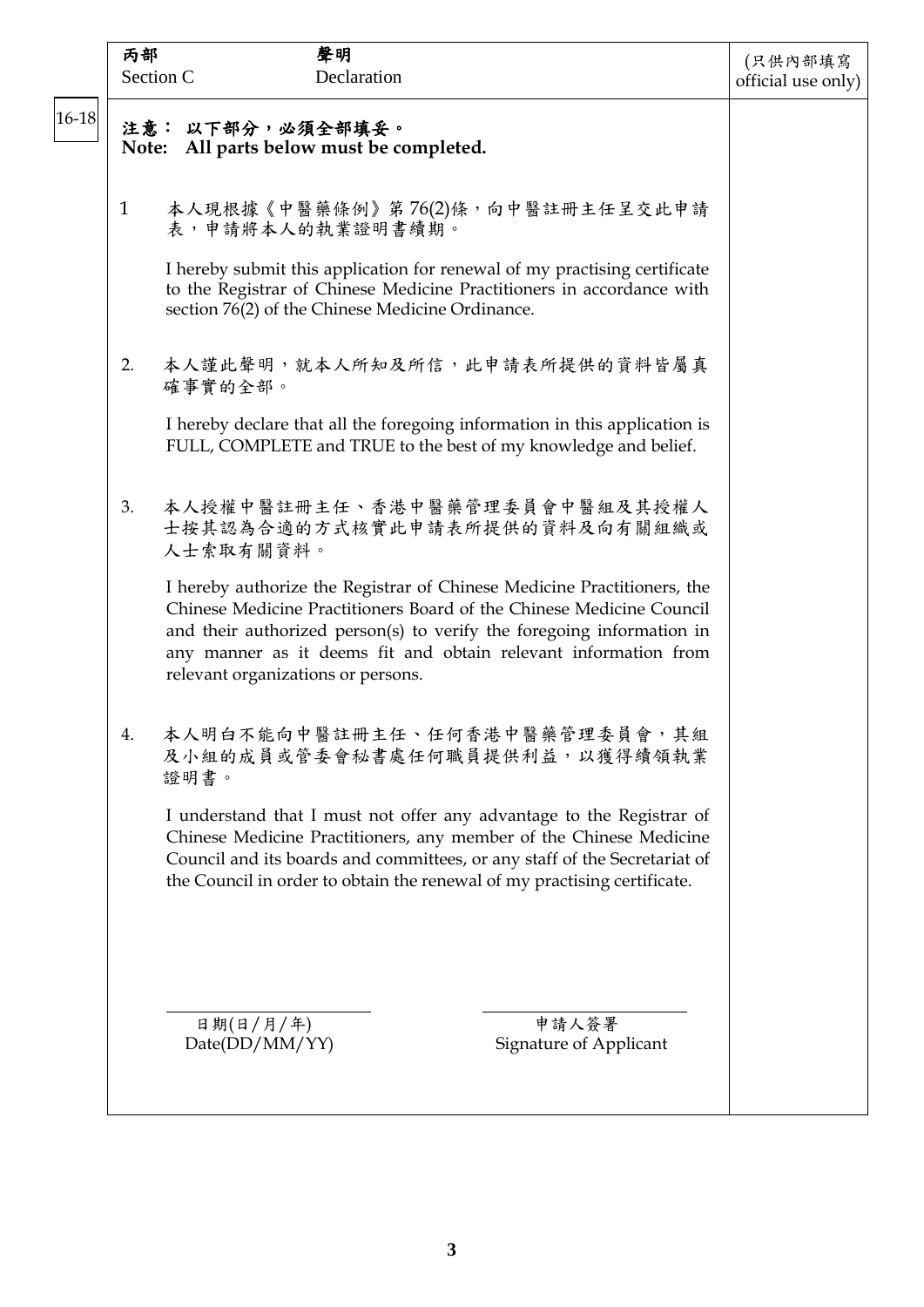|       | 聲明<br>丙部(續)<br>Section C (continue)<br>Declaration                                                                                                                                                                                                                                                                                                                                                                                                                                                                                                                                                                                                                                                                                                                                                                                                                                                                                                                                                    | (只供內部填寫<br>official use only) |
|-------|-------------------------------------------------------------------------------------------------------------------------------------------------------------------------------------------------------------------------------------------------------------------------------------------------------------------------------------------------------------------------------------------------------------------------------------------------------------------------------------------------------------------------------------------------------------------------------------------------------------------------------------------------------------------------------------------------------------------------------------------------------------------------------------------------------------------------------------------------------------------------------------------------------------------------------------------------------------------------------------------------------|-------------------------------|
| 23-25 | 5.<br>本人明白所提交的個人資料將會用作執行《中醫藥條例》的條款。<br>I understand that my personal data given to the Chinese Medicine<br>Practitioners Board are for the purposes of facilitating the provisions<br>of the Chinese Medicine Ordinance (Cap. 549 Laws of Hong Kong).                                                                                                                                                                                                                                                                                                                                                                                                                                                                                                                                                                                                                                                                                                                                                 |                               |
|       | 本人明白所提交的個人資料,主要供香港中醫藥管理委員會內部使<br>6.<br>用,但亦可能因以上第3段所列目的,向其他政府部門、中介機構<br>或行政管理機構披露及核實有關資料;公眾人士可在憲報上刊登的<br>註冊名單及香港中醫藥管理委員會互聯網網頁內查閱註冊中醫的<br>姓名及地址。除此之外,其他個人資料只會在本人同意,或在《個<br>人資料(私隱)條例》所容許下, 向其他人士披露。<br>I understand that my personal data are mainly for use within the<br>Chinese Medicine Council of Hong Kong but they may also be<br>disclosed to or verified by other Government bureaux/departments,<br>agencies or authorities for the purposes mentioned in paragraph (3), if<br>required. Names and addresses of registered Chinese medicine<br>practitioners will be published in the list of registered Chinese<br>medicine practitioners in the Gazette and the website of the Chinese<br>Medicine Council of Hong Kong for public access. Apart from the<br>above, my other personal particulars and information will only be<br>disclosed to parties where I have given consent to such disclosure or<br>where such disclosure is permitted by the Personal Data (Privacy)<br>Ordinance. |                               |
|       | 本人明白根據《個人資料(私隱)條例》第18條及22條以及其附表<br>7.<br>1 第6原則所述,本人有權查閱及修正個人資料,包括有權取得本<br>人所提供的個人資料副本。但查閱資料時,可能要繳交費用。本人<br>的個人資料如有任何更改,須儘快以書面通知香港中醫藥管理委員<br>會秘書處。<br>I understand that I have the right of access and correction with respect<br>to my personal data, as provided for in sections 18 and 22 and<br>Principle 6 of Schedule 1 of the Personal Data (Privacy) Ordinance.<br>My right of access includes the right to obtain a copy of my personal<br>data which I have supplied. A fee may be imposed for complying<br>with a data access request. If there is any amendment to my personal<br>data, I shall notify the Secretariat of the Chinese Medicine Council of<br>Hong Kong in writing as soon as possible.                                                                                                                                                                                                                                                                                    |                               |
|       | 申請人簽署<br>日期(日/月/年)<br>Date(DD/MM/YY)<br>Signature of Applicant                                                                                                                                                                                                                                                                                                                                                                                                                                                                                                                                                                                                                                                                                                                                                                                                                                                                                                                                        |                               |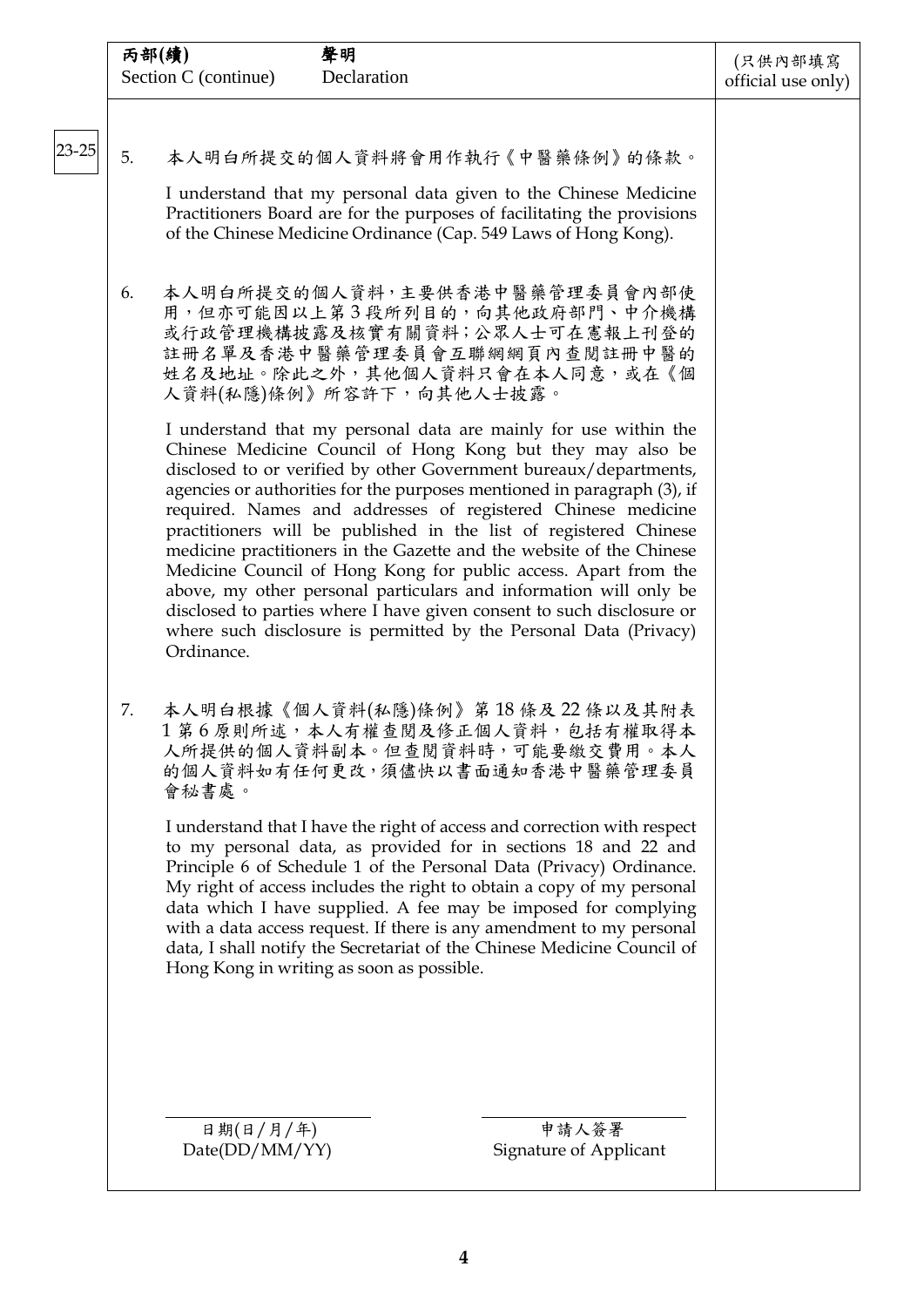| 丙部(續)                          | 聲明                                                                                                                                                                                                                                                                                                                  | (只供內部填寫            |
|--------------------------------|---------------------------------------------------------------------------------------------------------------------------------------------------------------------------------------------------------------------------------------------------------------------------------------------------------------------|--------------------|
| Section C (continue)           | Declaration                                                                                                                                                                                                                                                                                                         | official use only) |
| 8.<br>執業證明書上一次獲續期以來,           | 本人謹此聲明, #自從本人已註冊成為註冊中醫以來 /自從本人的                                                                                                                                                                                                                                                                                     |                    |
| certificate,                   | I hereby declare that #since my registration as registered Chinese<br>Medicine Practitioner / since the last renewal of my practising                                                                                                                                                                               |                    |
| 禁的罪行*。                         | a) 本人 # 曾經 / 從未 在香港或其他地方被裁定犯有任何可處監                                                                                                                                                                                                                                                                                  |                    |
|                                | I hereby declare that I $*$ have / have not been convicted in Hong<br>Kong or elsewhere of any offence punishable with imprisonment*.                                                                                                                                                                               |                    |
|                                | 如曾被判定上述罪行,無論是否被判監禁或曾服刑,均須作出申報。<br>請列明有關罪行的發生日期、地點、性質、判刑及案件編號。                                                                                                                                                                                                                                                       |                    |
|                                | If you have been convicted of the above offence(s), irrespective of<br>whether a sentence of imprisonment had been imposed or served,<br>please give details on the date, place, nature and sentence of the<br>offence and case reference number.                                                                   |                    |
|                                |                                                                                                                                                                                                                                                                                                                     |                    |
| 行為。                            | b) 本人 # 曾經 / 從未 在香港或其他地方被裁定有專業上的失當                                                                                                                                                                                                                                                                                  |                    |
|                                | I * have / have not been found guilty in Hong Kong or elsewhere of<br>misconduct in a professional respect.                                                                                                                                                                                                         |                    |
| 為發出的有關文件。                      | 如曾被裁定有專業上的失當行為,請提供有關專業組織就有關失當行                                                                                                                                                                                                                                                                                      |                    |
|                                | If you have been found guilty of misconduct, please provide the<br>relevant documents issued by the professional bodies concerned.                                                                                                                                                                                  |                    |
| 行為。)                           | (註:申請人曾經被裁定有專業上失當行為是指曾經被香港中醫藥管理<br>委員會中醫組、其他香港或以外地方的專業組織裁定犯有專業上失當                                                                                                                                                                                                                                                   |                    |
|                                | (Remarks: Having been found guilty of misconduct in a<br>professional respect means having been found guilty of<br>misconduct in a professional respect by the Chinese Medicine<br>Practitioners Board of the Chinese Medicine Council of Hong Kong<br>or any other professional bodies in Hong Kong or elsewhere.) |                    |
|                                |                                                                                                                                                                                                                                                                                                                     |                    |
| 近6個月內<br>拍攝的相片                 |                                                                                                                                                                                                                                                                                                                     |                    |
| Photo taken within<br>6 months |                                                                                                                                                                                                                                                                                                                     |                    |
|                                | 日期(日/月/年)<br>申請人簽署<br>Date $(DD/MM/YY)$<br>Signature of Applicant                                                                                                                                                                                                                                                   |                    |

( # Delete as inappropriate)

(\* 可處監禁的罪行指有關罪行在當時的刑罰可達被處監禁,無論你當時是否被判處監禁)

<sup>(\*</sup> An offence punishable with imprisonment means at the time of commission of the offence, the penalty of the offence could lead to imprisonment, irrespective of whether you were sentenced to imprisonment)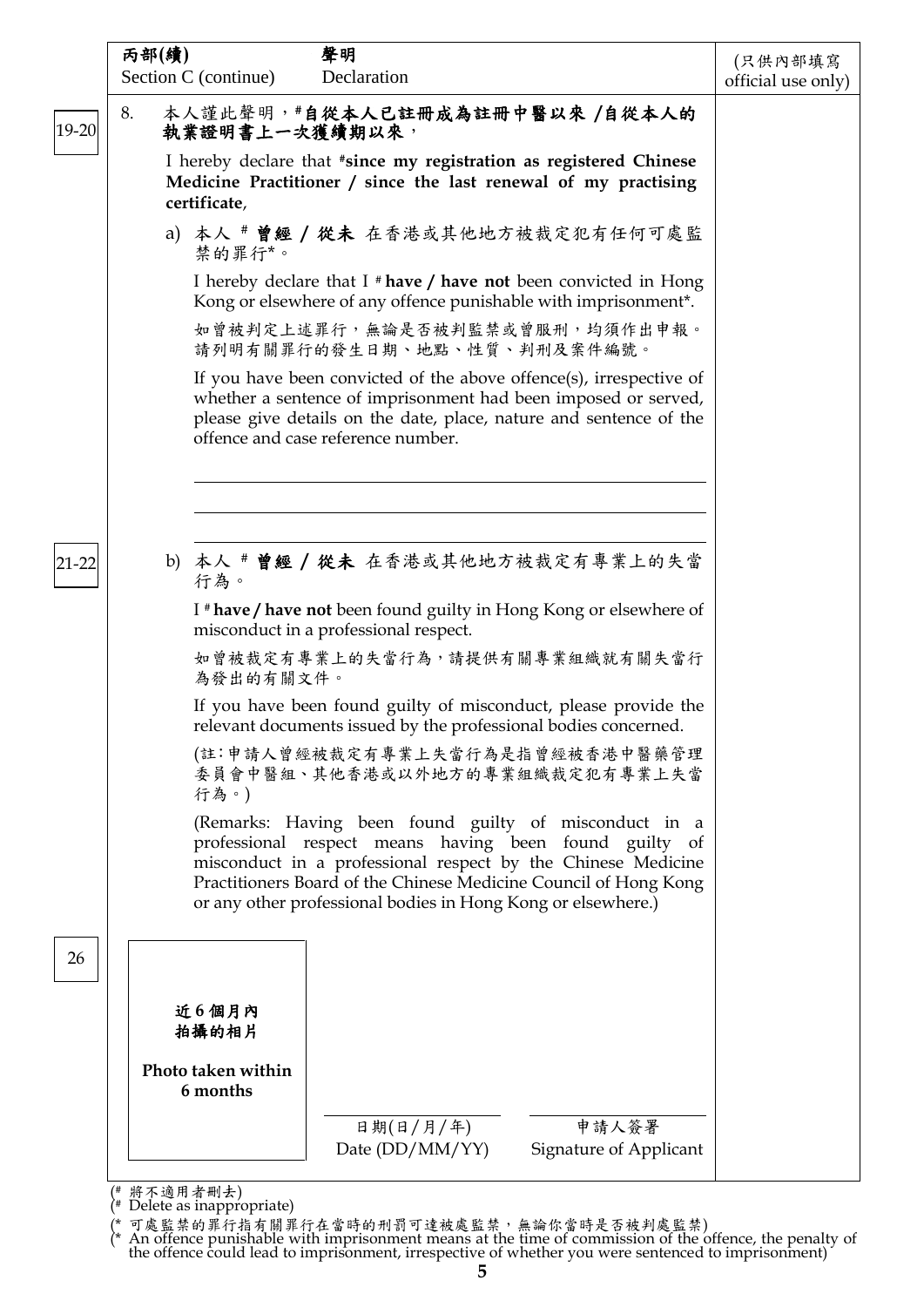請在(丁部)認收信上填寫申請人姓名和地址。 Please fill in your name and address on the acknowledgement letter (section D).